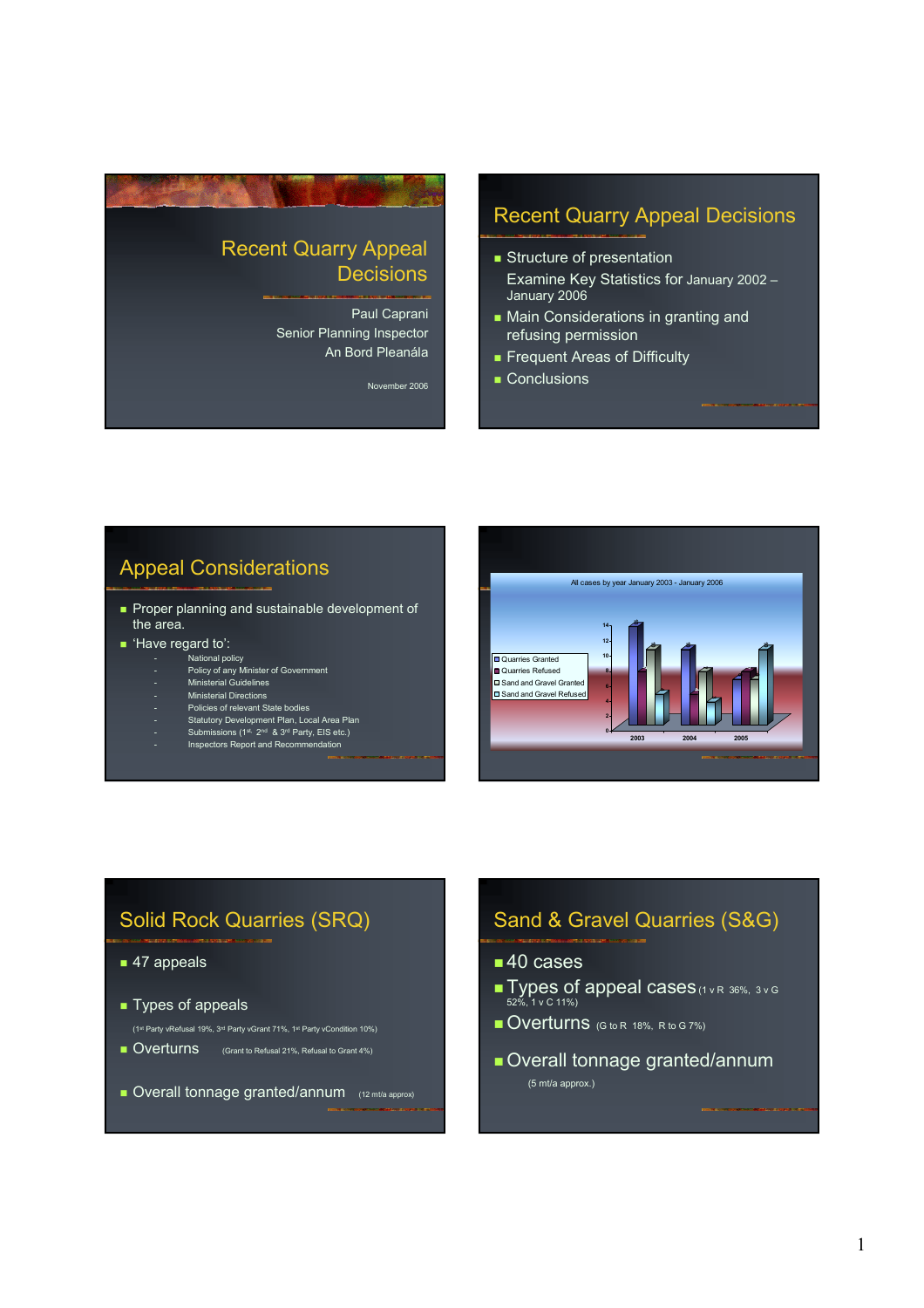# Reasons for Granting

- Development Plan provisions
- Road Infrastructure & traffic acceptability
- **Established use**
- **Limited scale of development**
- Separation from residential development

## Reasons for Granting

- **Visual/Amenity acceptability**
- Resource based nature of activity
- **EIS** Mitigation measures are deemed to be appropriate
- Guidelines

### Reasons for Refusal

- **Impact on Residential Amenities**
- Conflict with Development Plan provisions
- **EIS/Application inadequacies**
- **Impact on Visual Amenities**
- **Inadequate Road Infrastructure**

### Reasons for Refusal

- Proximity to Residential Development
- **Contamination of Groundwater**
- **Impact on European Sites**
- **Other**

### Frequent Areas of Difficulty

- **Three main areas**
- $EIS$
- **Hydrogeology**
- **European Sites**

# Environmental Impact Statements

#### $EIS$

- Absence of Non-Technical Summary
- Inadequate baseline information
- Inadequate consideration of Alternatives
- Poor scoping
- Understatement of adverse impacts